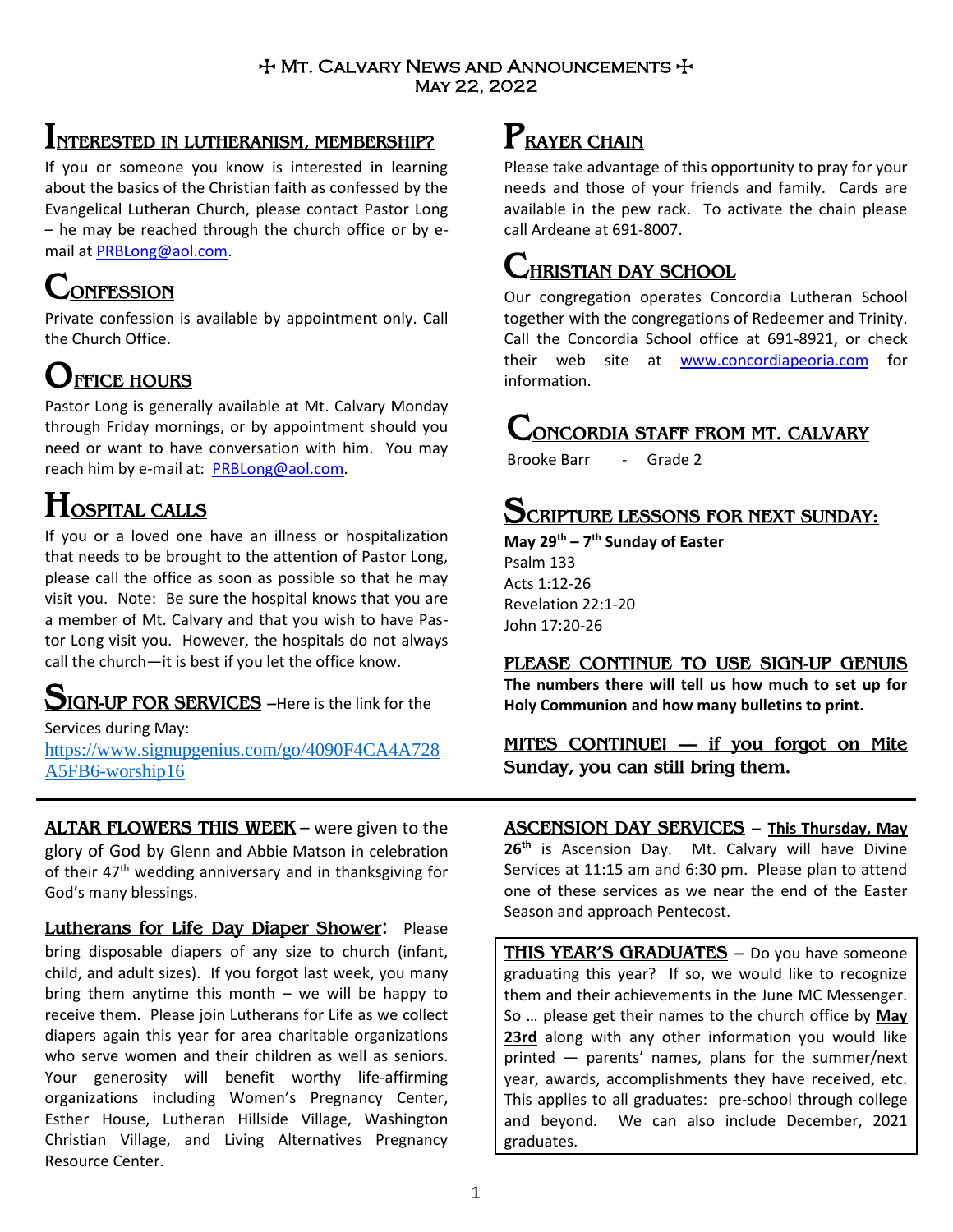**CONCORDIA GRADUATION** – On this Friday Concordia will hold Graduation services at Mt. Calvary at 6:00 pm. Mt. Calvary's graduates are: Cameron Dorsey (Salutatorian), Kenyon Gillespie, Tracie Johnson (Co-Valedictorian), Sarah Long, and Hunter Whitby. We wish these young people God's richest blessings as they enter a new level of education.

**NOMINATIONS** – It is time again to call for nominations to fill positions left open since last June. The big one is a position on the Concordia School Board. Board of Education needs another member and we are losing an Elder. If you would like a role on one of the boards, please contact Pastor Long or Jerry Horst. Check the list on the bulletin board to see where you might fit in best.

**JUNE VOTERS' MEETING** – At the Administrative Council Meeting on May 3, it was decided to hold the June Semi-Annual Voters' Meeting on Sunday, June 12, 2022 at 10:30 am (during the Bible Study Hour) in the Parish Hall. This means that any reports from Committee or Board Chairmen must be in the church office --- e-mail them to me at [secretary@mtcalvarypeoria.org](mailto:secretary@mtcalvarypeoria.org) -- **by Monday, May 23rd .**

**NEWS FOR ALL MT. CALVARY WOMEN** -- After a two year hiatus due to COVID, nine women met May 2<sup>nd</sup> to regroup for the 2022/2023 year. Our first meeting will be Monday, September 12 (second Monday of the month) at 6:30. Officers for the year are: Mary Ann Auer - president, Theresa Johnston - vice president, Dawn Henderson - treasurer, Marcia Riddle - secretary. A big thank you to everyone who quietly continued to carry on with work of Women of Mt. Calvary since March of 2020. More news to follow.

#### **LET'S CELEBRATE "90 YEARS OF HIS GIFTS"**

2022 represents the  $90<sup>th</sup>$  year of our congregation's founding. To help us commemorate this special occasion, we are planning a celebration for this Fall. Please help us with this special anniversary by sharing any congregational memories or church pictures you might have. The "90 Years of His Gifts" committee is looking forward to hearing from you!

Lisa Cornelius, Vicky Brosowske, and Abbie Matson

**FROM WORSHIP & MUSIC** – After looking at the results of the poll (we received 77 responses), the Worship & Music Committee recommended to the Administrative Council that beginning in June, we schedule Sunday worship at 9:00 am and 11:45 am with the Bible Study at 10:30 am. In light of the responses,

they further recommended that the 9:00 am service alternate between a Communion service and Matins service every other week, while the 11:45 am service will be a spoken Communion service every week. After prayerful discussion, these recommendations have been adopted. However, if we find that they don't sufficiently serve the needs of the congregation, they can be revisited in the Fall.

**RETURN TO "COMMUNION TABLES"** – As COVID positivity remains low, we are ready to have folks come forward to receive communion (or a blessing) once again. However, due to a shortage of ushers, we are trying a new traffic pattern. We ask you to come up by the center aisle, both sides, and then stand to either side of the font as appropriate. After being dismissed, please return to your places by the side aisles. If coming forward is a challenge, simply let the usher know, and Pastor Long will bring communion to you.

**TREATS FOR FAMILY HOUSE** – We provide treats for Family House on the fourth Monday of each month (see note on bulletin board). **The list for 2022 is up**, so, if you are able to help, please sign the sheet on the bulletin board or contact LaVelle Borders (309-681-9414).

**POSTAGE STAMPS** – The Women of Mt. Calvary are saving postage stamps for LWML. Please cut out your postage stamps from envelopes and leave them in the office. Judy will get them to the ladies. They will trim the stamps and send them to LWML to support their mission work. Thank you.

**CRAFTS AND CONVERSATION HAS BEGUN AGAIN ON THURSDAY MORNINGS** – The ladies of the Crafts and Conversation Group that met at 10:00 am on Thursday mornings before the pandemic hit, have decided to meet again at 10:00 am on Thursdays**.** They will socially distance by moving tables together and sitting 6 feet apart. Also, be sure to wear your mask. This is open to anyone, bring a craft or activity you like to do, needlework, coloring, etc., and join the group.

**THURSDAY LUNCHES** – **Now that Easter is over, let's have lunch together! We've done it a couple of Thursdays and we'll do it again this week. Bring your lunch and join us in the Parish Hall at Noon.** 

**FOOD PANTRY NEEDS –** During **May** our pantry will be in need of **Cooking Oil, Pasta Sauce, Canned Peas, Manwich, and Toilet Paper. They are also looking for the heavier plastic bags that grocery stores use for delivery**. If you can help out by bringing any of these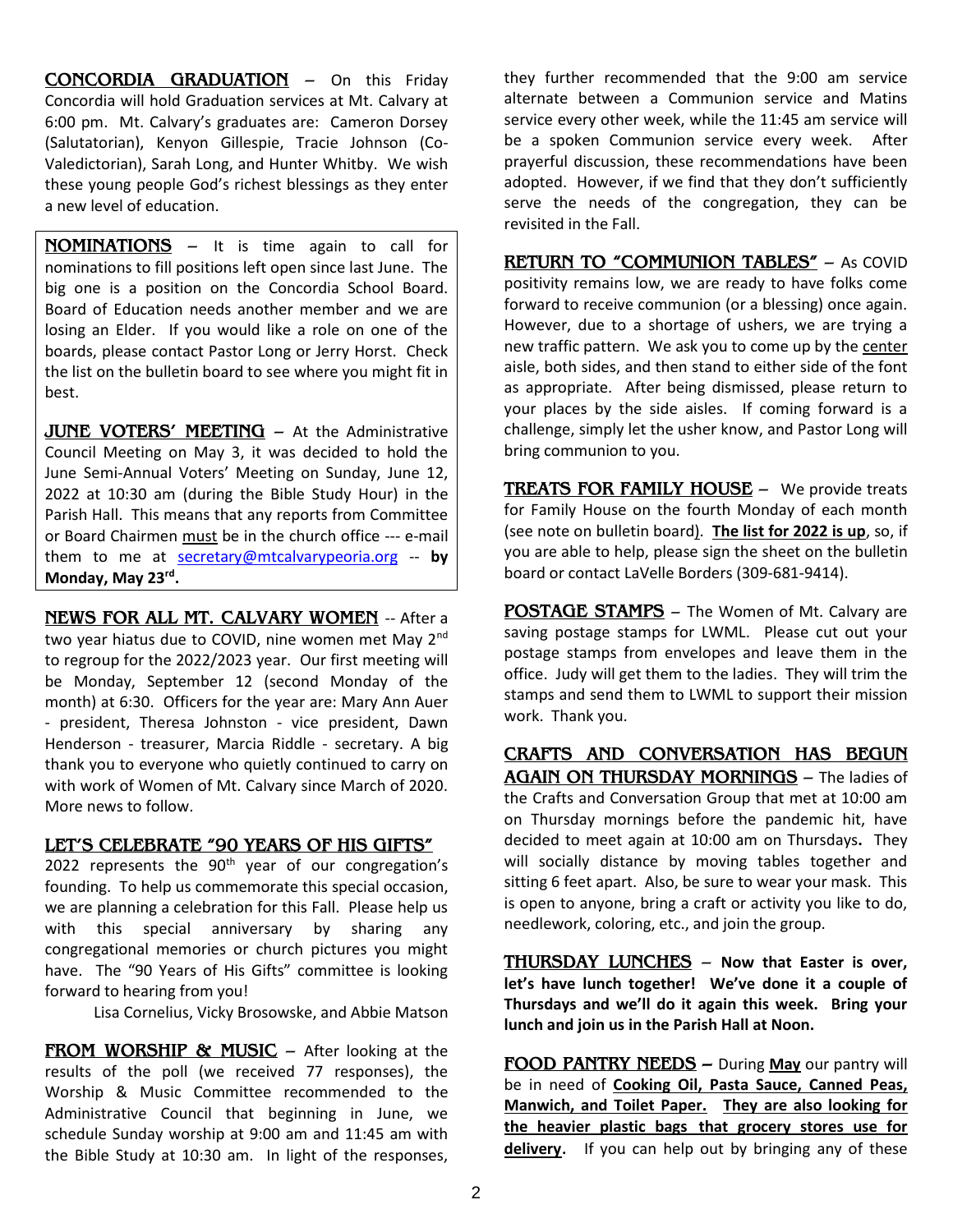items, your donation can be left in the church entry way during regular office hours.

**SUNDAY MORNING BIBLE STUDY** –**Psalms – no, not all of them.** Join us Sunday mornings as we explore the "hymnbook of Israel" (and the Church's earliest hymnal as well). We'll take a quick look at the various "types" of Psalms and their poetic style – and then just read through some of our favorites as we seek to use them to enrich our prayers and devotions. We meet Sunday mornings at 10:30 am in the Parish Hall and on Zoom.

**MEN'S BIBLE STUDY TOPIC:** -- **Let's read James together.** Sure, Luther didn't much care for it – but it is still God's Word, and reliable counsel when understood properly. After all, despite their arguments with Rome about the relation of works to salvation, the Reformers still acknowledged – faith without works is dead.

**We are meeting Wednesdays at 6:30 am at Gebby's Family Restaurant at 726 East War Memorial Drive in Peoria Heights.** 

### **COMING OUT OF COVID**

- 1. Masks are now optional "officially."
- 2. We will continue with sign-ups for services so that people wanting a "less crowded service can be accommodated.

The sign-up for May is:

https://www.signupgenius.com/go/4090f4ca4a728a5 fb6-worship16

3. We will continue with single-use bulletins and pew spacing as well, just to stay on the safe side.

#### **Continuing Wisdom**

- 1. Wash your hands.
- 2. If you are running a temperature, or don't feel well, please participate in one of our online options.
- 3. We will continue to record the main service on Sunday and make that available on our You Tube channel:

[https://www.youtube.com/channel/UCQY14dddMyg](https://www.youtube.com/channel/UCQY14dddMygJRCjTXdM3r1Q) [JRCjTXdM3r1Q](https://www.youtube.com/channel/UCQY14dddMygJRCjTXdM3r1Q)

**STEWARDSHIP** – Please remember that the ministry of Mt. Calvary continues even in these odd days. Your prayers and contributions are still needed.

The Treasurer's Report for April 2022 showed the year's expenses at \$126,471.92, and income of \$102,589.14. You may mail your envelopes in (checks only, please), or drop them by the office. You can also make electronic donations through our web page: [\(www.mtcalvarypeoria.org\)](http://www.mtcalvarypeoria.org/) by clicking the "donate" tab and setting up a profile with VANCO. If a donation is

given using a credit card or debit card there is a 2.75% fee. If an electronic check is used the fee is 1.00%. People have begun donating through e-giving and have learned how easy it is to use.

### **LUTHERANS FOR LIFE THOUGHT FOR THE**

**DAY** -- Will euthanasia "let the peoples praise you, O God"? Does embryo experimentation "let all the peoples praise you" (Psalm 67:3)? If the heavenly city's structures have the brilliance of gemstones (Revelation 21), what inestimable value resides in the human bodies whom the Lamb has written into His book of life by creating, redeeming, and calling them each? Our witness to the sanctity of life may bring tribulation, but His grace alone has overcome it already (John 16:33).

#### **LISTEN TO WORLDWIDE KFUO.ORG.**

KFUO Radio, the broadcast voice of The Lutheran Church—Missouri Synod, shares Christ for you anytime, anywhere on KFUO.org via worship services, Bible and theology studies, practical talk programs, and sacred music. Find programs on demand at [kfuo.org](https://kfuo.us19.list-manage.com/track/click?u=54af661ed49340a315983cb13&id=23f436d69c&e=9f5cc2cb8c) and wherever you get your podcasts! Find us **on** social: @KFUOradio on [Facebook,](https://kfuo.us19.list-manage.com/track/click?u=54af661ed49340a315983cb13&id=a1af9c142f&e=9f5cc2cb8c) [Twitter,](https://kfuo.us19.list-manage.com/track/click?u=54af661ed49340a315983cb13&id=da6b9900e0&e=9f5cc2cb8c) and [Instagram.](https://kfuo.us19.list-manage.com/track/click?u=54af661ed49340a315983cb13&id=baa10b7b13&e=9f5cc2cb8c)

**CHRIST FOR YOU this week on KFUO.org:** Begin studying Genesis on Thy Strong Word (weekdays at 11:00 a.m. CT), dig into Augsburg Confession Article XVIII: Free Will on Concord Matters (5/28 at 10:00 a.m. CT), and study Acts 10-12 on Sharper Iron's "To the End of the Earth" (weekdays at 8:00 a.m. CT). Find your favorite programs on demand at kfuo.org or the KFUO Radio app!

**[THE LUTHERAN LADIES' LOUNGE](https://www.kfuo.org/2022/04/08/lutheran-ladies-lounge-episode-132-wild-card-easter-egg-traditions-around-the-globe/)** – **Bri's Big Question: Is Cancel Culture for the Christian?** In her latest "Big Question" conversation, Bri tackles one of the major conundrums of contemporary culture: What is cancel culture? And, more importantly: How can Lutherans best respond to this painful and contentious new reality?

The Ladies begin by defining basic terms before diving into how the Bible and the Lutheran confessions may apply. They then explore several practical implications: Can and should Christians ever cancel each other? What do you do when you are tempted to cancel somebody? How can you avoid cancelling others and being cancelled yourself? What can you do if you find that, despite your best efforts to make peace, you have been cancelled for your Christian statements and beliefs?

### **ISSUES ETC. -- REVELATION BIBLE STUDY** --

The Word of the Lord Endures Forever is a daily 15 minute verse-by-verse Bible study produced by Lutheran Public Radio in Collinsville, IL and hosted by LCMS Pastor